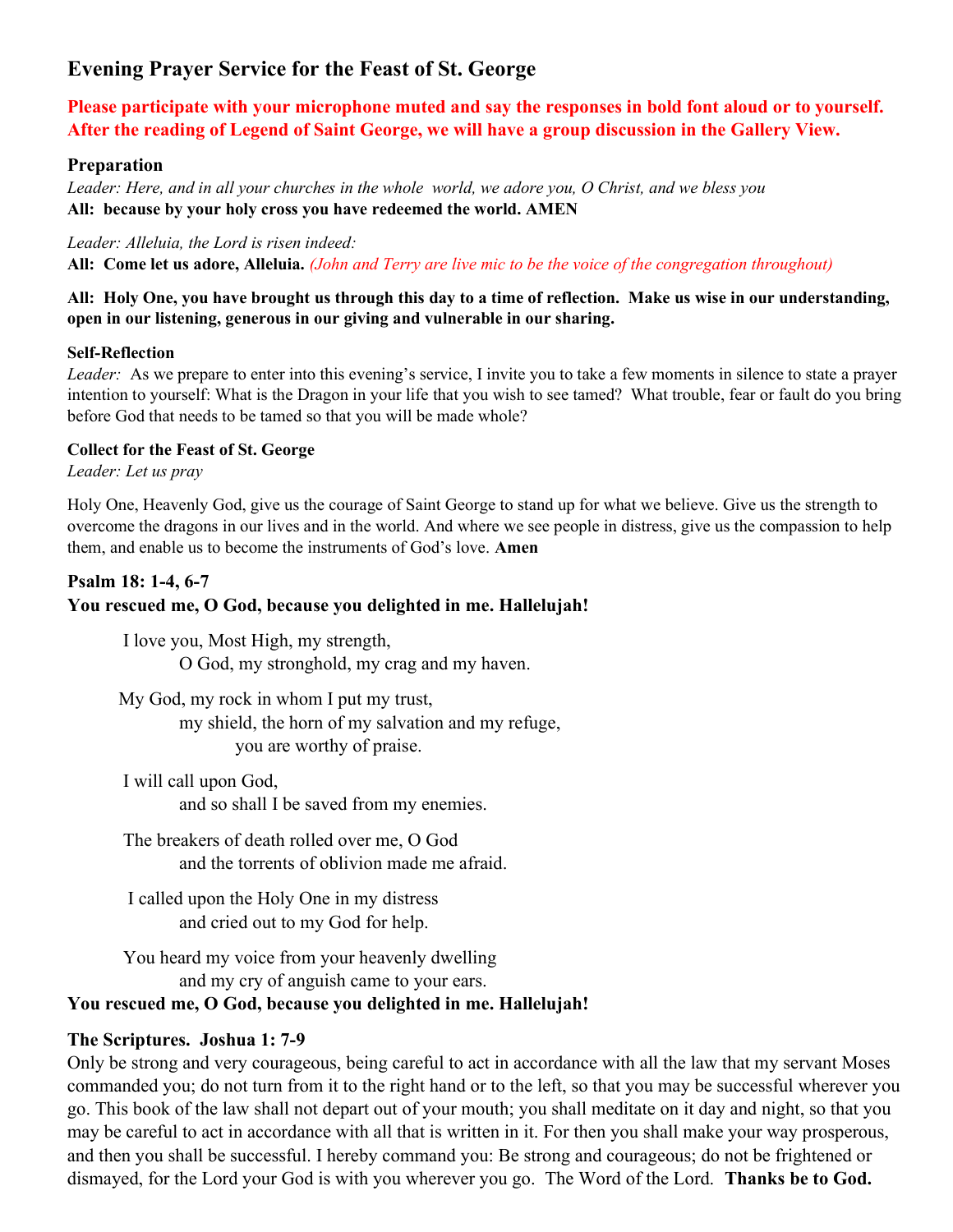# The Legend of Saint George Taming the Dragon

# Voice One

Saint George was a valiant knight in the days of old, who dedicated his life to rescuing people who were beset by many types of evil . He travelled for many months by land and sea until he came to Libya, where he met a poor hermit who told him that everyone in that land was in great distress, for a Dragon had long ravaged the country.

# Voice Two

"Every day," said the old man, "the Dragon demands the sacrifice of a beautiful maiden and now all the young girls in the whole land have been killed. The king's daughter alone remains, and unless we can find a knight who can slay the Dragon she will be sacrificed tomorrow."

# Voice One

When Saint George heard this story, he proclaimed: "I must try to save the princess, and rescue the people of this place!"

# Voice Two

So he rested that night in the hermit's hut, and at daybreak set out to the valley where the Dragon lived. When he drew near he saw a group of people, leading a beautiful girl dressed in pure Arabian silk. The princess Sabra was being taken to the place of death and everyone was weeping.

# Voice One

The knight spurred his horse and overtook the procession. He comforted them with brave words and persuaded the princess to return to the palace. And he urged everyone else to take shelter in their homes. Then he entered the valley, pretending not to be afraid.

# Voice Two

As soon as the Dragon saw Saint George, it rushed from its cave, roaring with a sound louder than thunder. (But the Dragon was afraid, too, because Saint George looked fierce.) The Dragon's head was immense and its tail fifty feet long. But Saint George continued to pretend that he was not afraid. He struck the monster with his spear, hoping he would wound it. Alas, the Dragon's scales were so hard that the spear broke into a thousand pieces, and Saint George fell from his horse. And then the horse ran away.

# Voice One

Fortunately, Saint George rolled under an enchanted orange tree that God had put there, and against which poison could not prevail. Thus, the Dragon's terrible venom could not hurt him. Within a few minutes Saint George had recovered his strength and was able to fight again. He reached for his sword now that his spear had been shattered to pieces.

# Voice Two

Refreshed from having been sheltered under the orange tree, Saint George rushed on foot at the Dragon with his sword, and pierced the Dragon under one of its wings where there were no scales.

# Voice One

And as the Dragon fell, knowing that its scales would not suffice to save it from the onslaught of Saint George, the Dragon said: "Now I will breathe fire and finish this bothersome knight off for good." Then the Dragon tried to take a very deep breath, the kind needed to reach all the way through its body to be able to breathe fire. But in doing so, the Dragon realized then that it was too painful to take in so much air because of the wound Saint George had caused with his sword.

# Voice Two

At the same time, Saint George became fearful that the Dragon was going to breathe fire upon him; and he